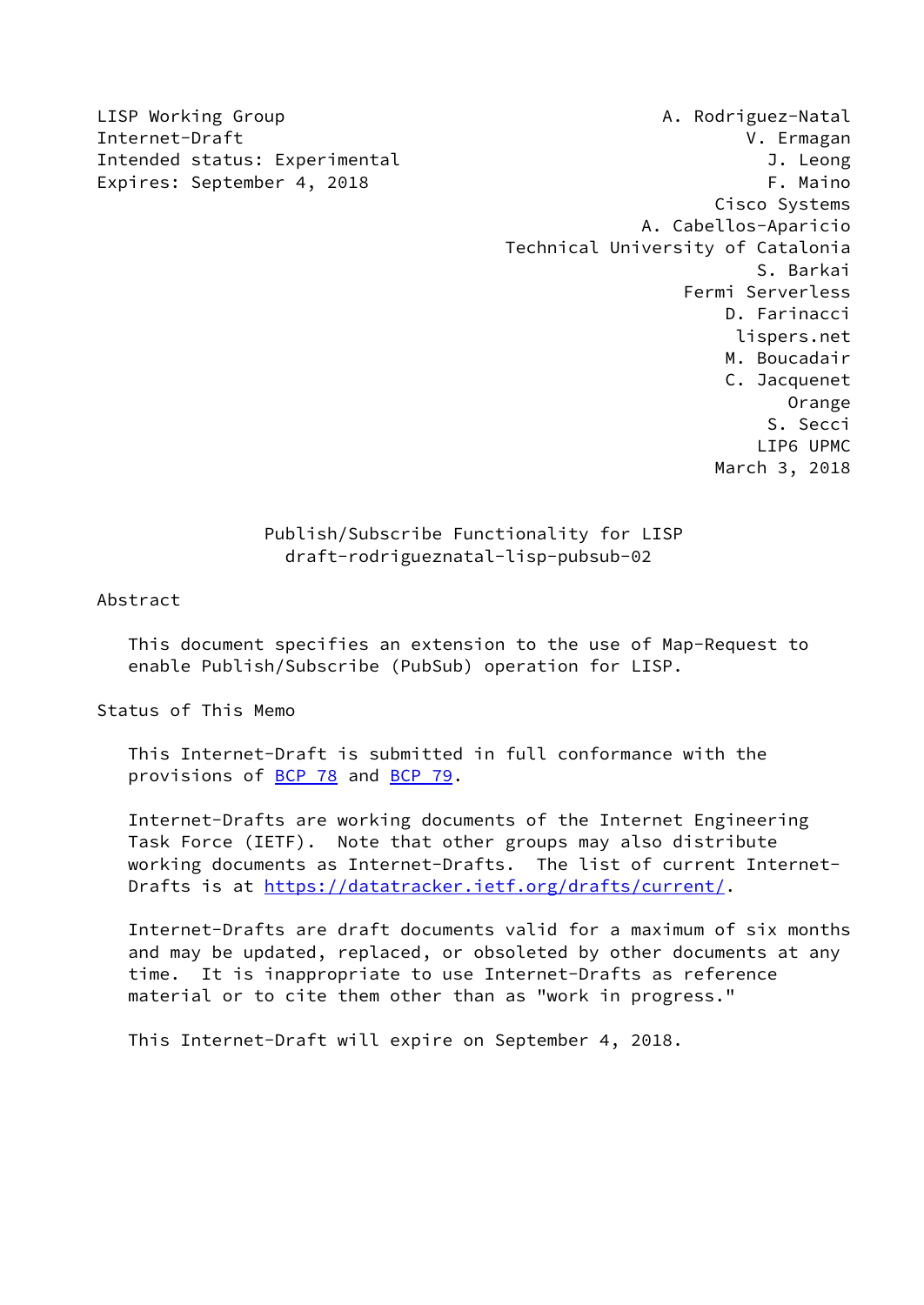<span id="page-1-1"></span>Internet-Draft LISP-PubSub March 2018

Copyright Notice

 Copyright (c) 2018 IETF Trust and the persons identified as the document authors. All rights reserved.

This document is subject to **[BCP 78](https://datatracker.ietf.org/doc/pdf/bcp78)** and the IETF Trust's Legal Provisions Relating to IETF Documents [\(https://trustee.ietf.org/license-info](https://trustee.ietf.org/license-info)) in effect on the date of publication of this document. Please review these documents carefully, as they describe your rights and restrictions with respect to this document. Code Components extracted from this document must include Simplified BSD License text as described in Section 4.e of the Trust Legal Provisions and are provided without warranty as described in the Simplified BSD License.

# Table of Contents

| 2. | Requirements Language $\ldots$ 3                        |  |
|----|---------------------------------------------------------|--|
|    |                                                         |  |
|    |                                                         |  |
|    | $\overline{5}$ . Mapping Request Subscribe Procedures 5 |  |
| 6. | Mapping Notification Publish Procedures 7               |  |
|    |                                                         |  |
|    |                                                         |  |
|    |                                                         |  |
|    |                                                         |  |
|    |                                                         |  |
|    |                                                         |  |

# <span id="page-1-0"></span>[1](#page-1-0). Introduction

The Locator/ID Separation Protocol (LISP) [[RFC6830](https://datatracker.ietf.org/doc/pdf/rfc6830)] splits current IP addresses in two different namespaces, Endpoint Identifiers (EIDs) and Routing Locators (RLOCs). LISP uses a map-and-encap approach that relies on (1) a Mapping System (basically a distributed database) that stores and disseminates EID-RLOC mappings and on (2) LISP tunnel routers (xTRs) that encapsulate and decapsulate data packets based on the content of those mappings.

 ITRs/RTRs/PITRs pull EID-to-RLOC mapping information from the Mapping System by means of an explicit request message. [\[RFC6830](https://datatracker.ietf.org/doc/pdf/rfc6830)] indicates how ETRs can tell ITRs/RTRs/PITRs about mapping changes. This document presents a Publish/Subscribe (PubSub) extension in which the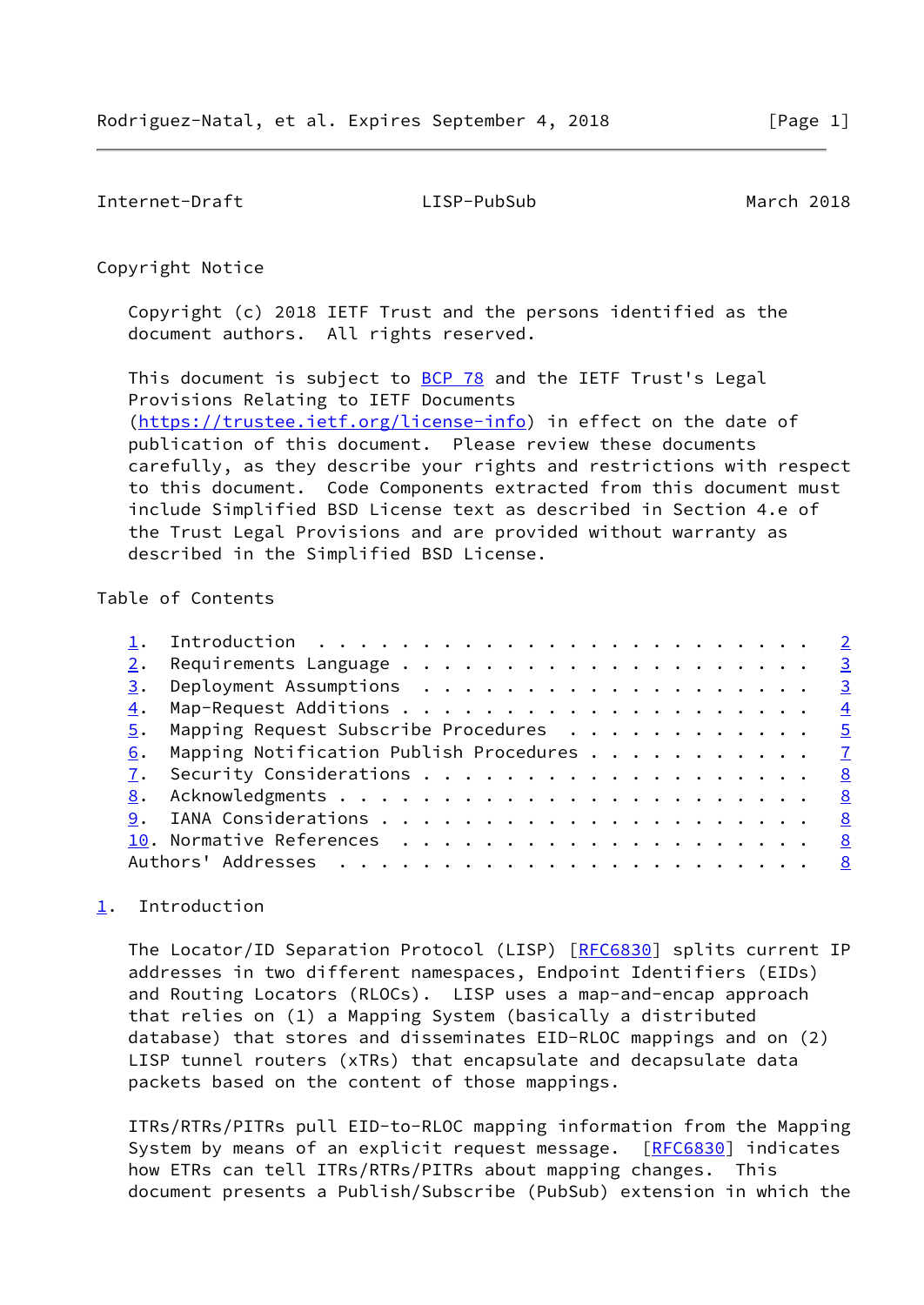Mapping System can notify ITRs/RTRs/PITRs about mapping changes. When this mechanism is used, mapping changes can be notified faster and can be managed in the Mapping System versus the LISP sites.

Rodriguez-Natal, et al. Expires September 4, 2018 [Page 2]

<span id="page-2-1"></span>Internet-Draft LISP-PubSub March 2018

 In general, when an ITR/RTR/PITR wants to be notified for mapping changes for a given EID-prefix, the following steps occur:

- (1) The ITR/RTR/PITR sends a Map-Request for that EID-prefix.
- (2) The ITR/RTR/PITR sets the Notification-Requested bit (N-bit) on the Map-Request and includes its xTR-ID.
- (3) The Map-Request is forwarded to one of the Map-Servers that the EID-prefix is registered to.
- (4) The Map-Server creates subscription state for the ITR/RTR/PITR on the EID-prefix.
- (5) The Map-Server sends a Map-Notify to the ITR/RTR/PITR to acknowledge the successful subscription.
- (6) When there is an RLOC-set change for the EID-prefix, the Map- Server sends a Map-Notify message to each ITR/RTR/PITR in the subscription list.
- (7) Each ITR/RTR/PITR sends a Map-Notify-Ack to acknowledge the received Map-Notify.

 This operation is repeated for all EID-prefixes for which ITR/RTR/ PITR want to be notified. The ITR/RTR/PITR can set the N-bit for several EID-prefixes within a single Map-Request

<span id="page-2-0"></span>[2](#page-2-0). Requirements Language

 The key words "MUST", "MUST NOT", "REQUIRED", "SHALL", "SHALL NOT", "SHOULD", "SHOULD NOT", "RECOMMENDED", "MAY", and "OPTIONAL" in this document are to be interpreted as described in  $[REC2119]$ .

<span id="page-2-2"></span>[3](#page-2-2). Deployment Assumptions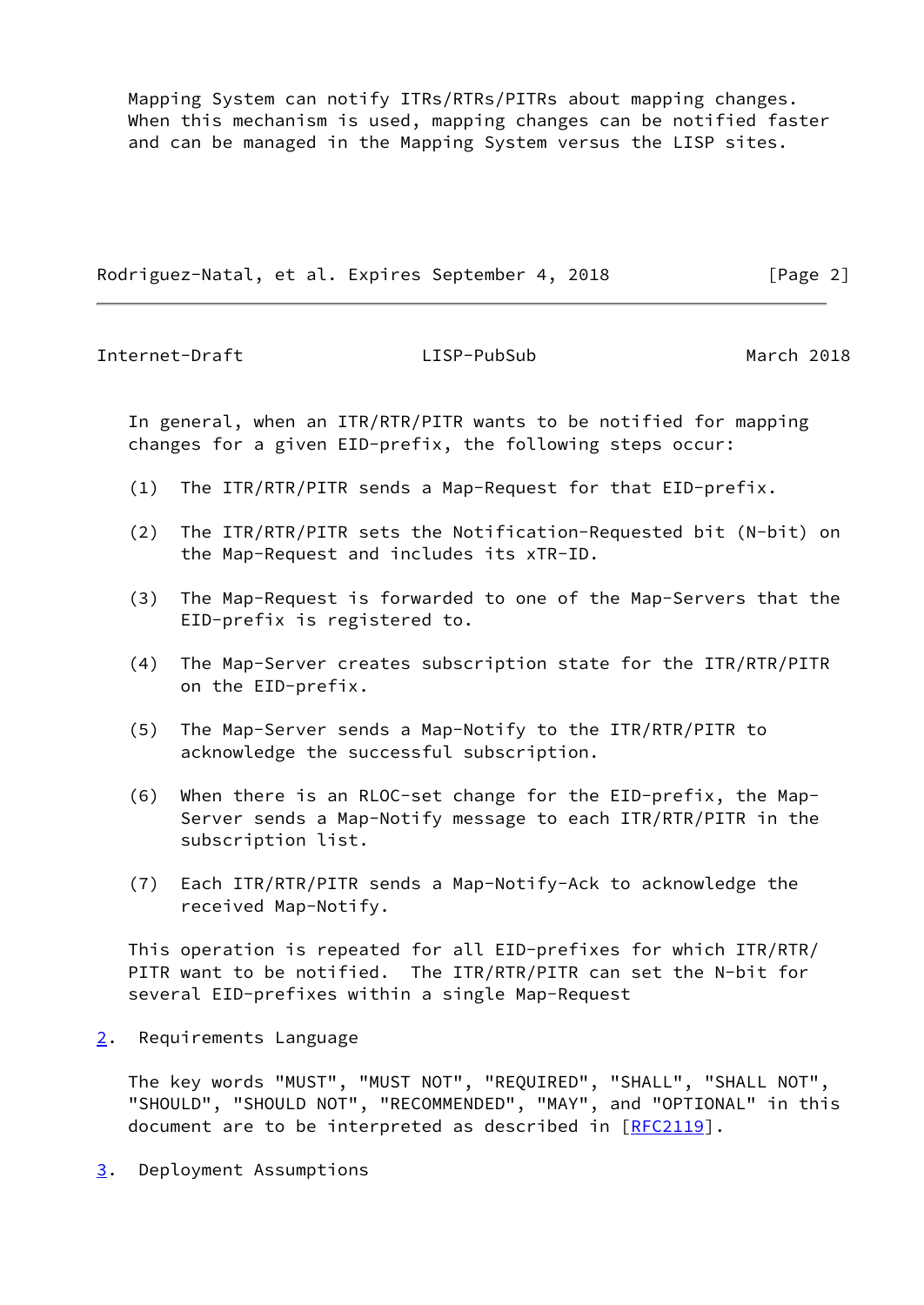The specification described in this document makes the following deployment assumptions:

- (1) A unique 128-bit xTR-ID identifier is assigned to each xTR.
- (2) Map-Servers are configured in proxy-reply mode, i.e., they are solicited to generate and send Map-Reply messages for the mappings they are serving.
- (3) There can be either a soft-state or hard-state security association between the xTRs and the Map-Servers.

Rodriguez-Natal, et al. Expires September 4, 2018 [Page 3]

<span id="page-3-1"></span>Internet-Draft LISP-PubSub March 2018

 The distribution of xTR-IDs and the management of security associations are out of the scope of this document.

### <span id="page-3-0"></span>[4](#page-3-0). Map-Request Additions

 Figure 1 shows the format of the updated Map-Request [\[I-D.ietf-lisp-rfc6833bis](#page-8-3)] to support the PubSub functionality.

 $0$  1 2 3 0 1 2 3 4 5 6 7 8 9 0 1 2 3 4 5 6 7 8 9 0 1 2 3 4 5 6 7 8 9 0 1 +-+-+-+-+-+-+-+-+-+-+-+-+-+-+-+-+-+-+-+-+-+-+-+-+-+-+-+-+-+-+-+-+ |Type=1 |A|M|P|S|p|s|m|I| Reserved | IRC | Record Count | +-+-+-+-+-+-+-+-+-+-+-+-+-+-+-+-+-+-+-+-+-+-+-+-+-+-+-+-+-+-+-+-+ Nonce . . . +-+-+-+-+-+-+-+-+-+-+-+-+-+-+-+-+-+-+-+-+-+-+-+-+-+-+-+-+-+-+-+-+ . . . Nonce +-+-+-+-+-+-+-+-+-+-+-+-+-+-+-+-+-+-+-+-+-+-+-+-+-+-+-+-+-+-+-+-+ | Source-EID-AFI | Source EID Address ... | +-+-+-+-+-+-+-+-+-+-+-+-+-+-+-+-+-+-+-+-+-+-+-+-+-+-+-+-+-+-+-+-+ | ITR-RLOC-AFI 1 | ITR-RLOC Address 1 ... | +-+-+-+-+-+-+-+-+-+-+-+-+-+-+-+-+-+-+-+-+-+-+-+-+-+-+-+-+-+-+-+-+ | ... | ... | ... | ... | ... | ... | ... | ... | ... | ... | ... | ... | ... | ... | ... | ... | ... | ... | . +-+-+-+-+-+-+-+-+-+-+-+-+-+-+-+-+-+-+-+-+-+-+-+-+-+-+-+-+-+-+-+-+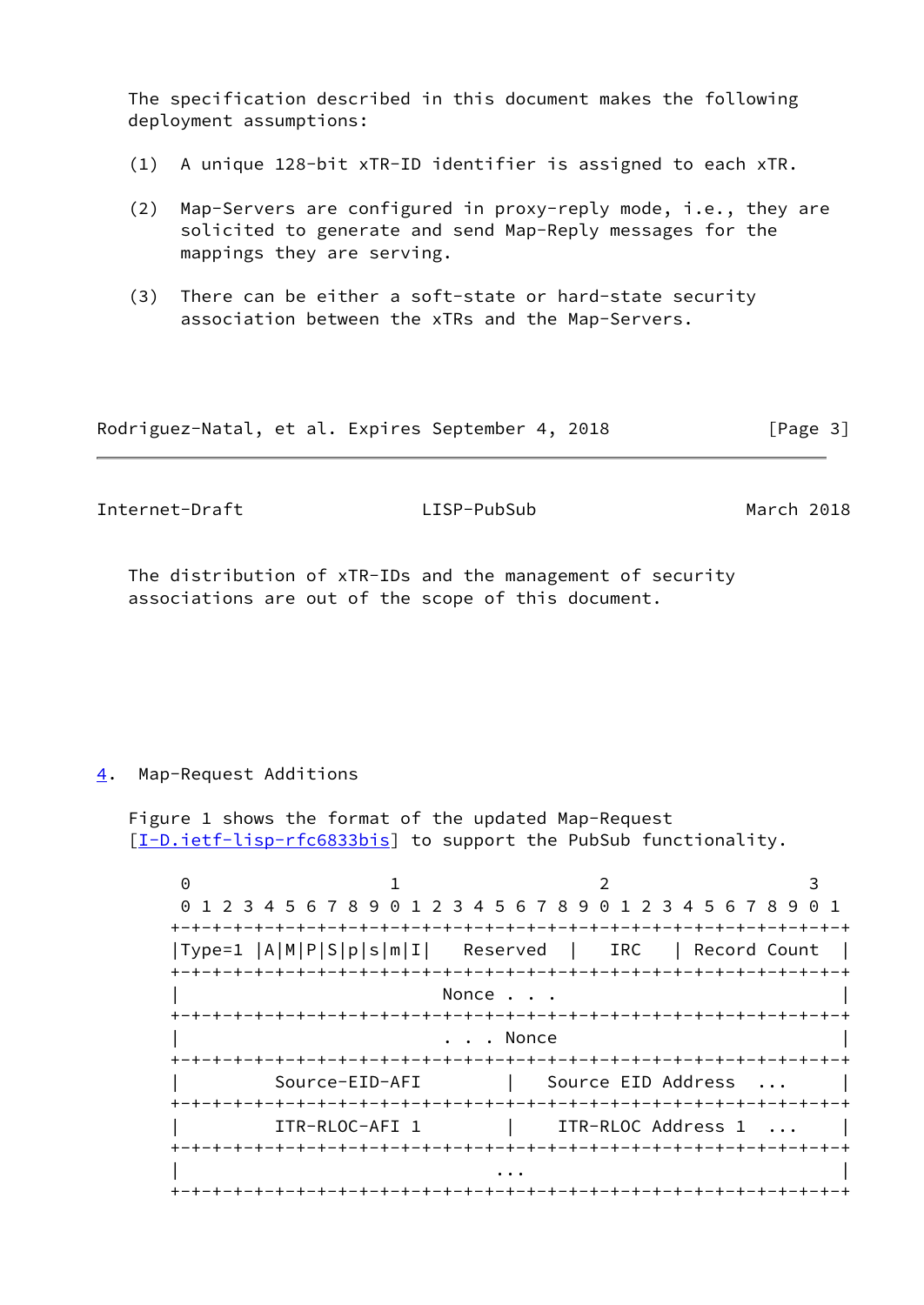

Figure 1: Map-Request with N-bit and xTR-ID

Rodriguez-Natal, et al. Expires September 4, 2018 [Page 4]

### <span id="page-4-1"></span>Internet-Draft LISP-PubSub March 2018

 The meaning of the fields is exactly the same as defined in [\[I-D.ietf-lisp-rfc6833bis](#page-8-3)]. The only addition is a flag bit in the EID-Record field. The meaning of this flag bit is as follows:

 Notification-Requested bit (N-bit): the first bit in the EID- Record section of a Map-Request message. The N-bit of an EID record is set to 1 to specify that the xTR wants to be notified of updates for that mapping record.

 The PubSub functionality requires to include an xTR-ID in the Map- Request. This is done by setting the xTR-ID bit (I-bit) defined in [\[I-D.ietf-lisp-rfc6833bis](#page-8-3)]. When the I-bit of a Map-Request message is set, a 128-bit xTR-ID field is appended to the end of the Map- Request, immediately following the last EID-Record (or the Map-Reply Record, if present). The xTR-ID field uniquely identifies each xTR of a given LISP deployment. Provisioning of unique xTR-IDs is out of the scope of this document.

<span id="page-4-0"></span>[5](#page-4-0). Mapping Request Subscribe Procedures

 The xTR subscribes for RLOC-set changes for a given EID-prefix by sending a Map-Request to the Mapping System with the N-bit set on the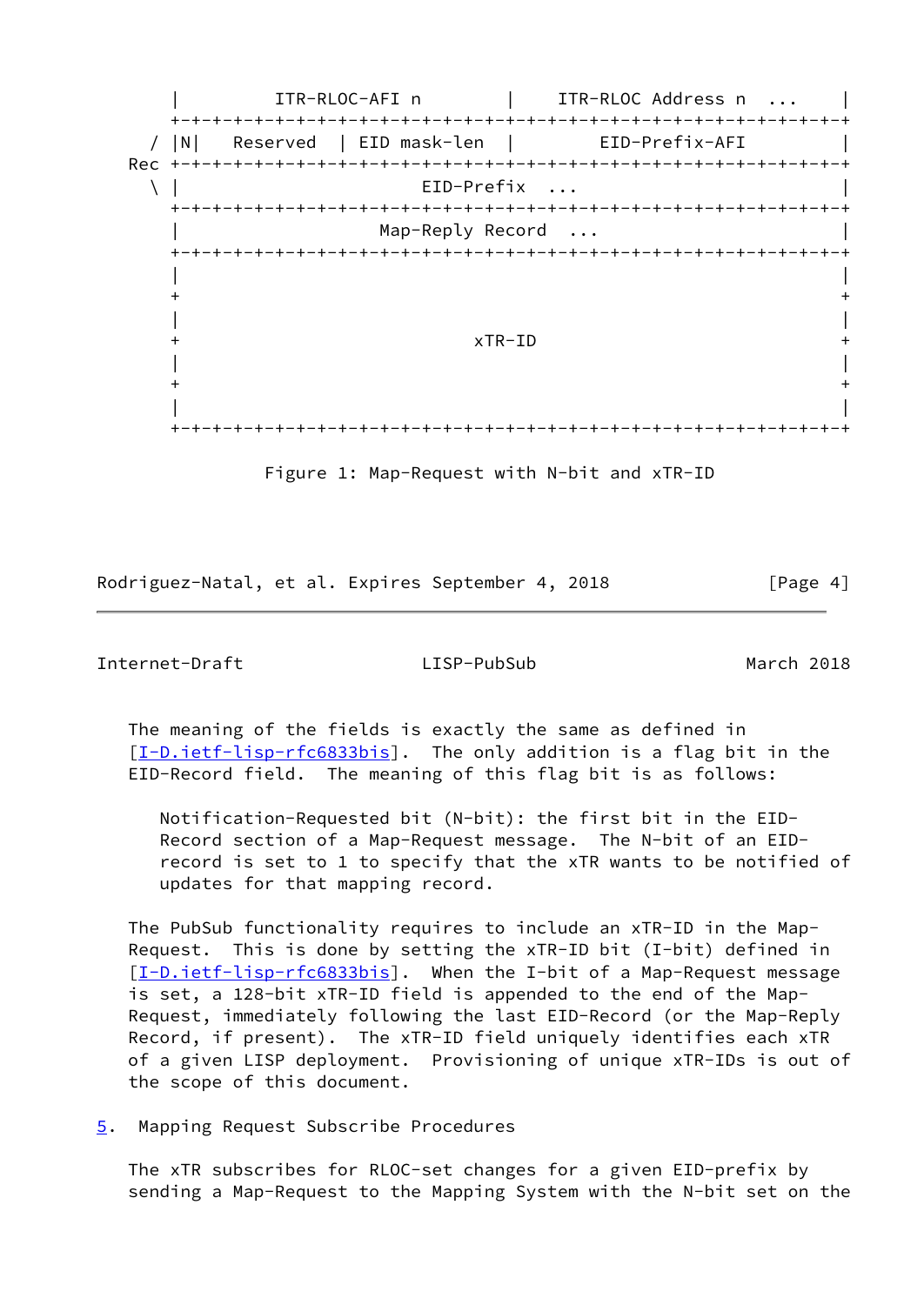EID-Record. The xTR builds a Map-Request according to [\[RFC6830](https://datatracker.ietf.org/doc/pdf/rfc6830)] but also does the following:

- (1) The xTR MUST set the I-bit of the Map-Request message to 1, to specify the presence of an xTR-ID field that uniquely identifies the xTR.
- (2) The xTR MUST set the N-bit to 1 for each EID-Record to which the xTR wants to subscribe.

 The Map-Request is forwarded to the appropriate Map-Server through the Mapping System. This document does not assume that a Map-Server is pre-assigned to handle the subscription state for a given xTR. The Map-Server that receives the Map-Request will be the Map-Server responsible to notify that specific xTR about future mapping changes for the subscribed mapping records.

 Upon reception of the Map-Request, the Map-Server processes it as described in [\[RFC6830](https://datatracker.ietf.org/doc/pdf/rfc6830)]. Upon processing, for each EID-Record that has the N-bit set to 1, the Map-Server proceeds adding the xTR-ID contained in the Map-Request to the list of xTR that have requested to be subscribed to that mapping record.

 If the xTR-ID is added to the list, the Map-Server MUST send a Map- Notify message back to the xTR to acknowledge the successful subscription. The Map-Server MUST follow the specification in

| Rodriguez-Natal, et al. Expires September 4, 2018 | [Page 5] |
|---------------------------------------------------|----------|
|---------------------------------------------------|----------|

Internet-Draft LISP-PubSub March 2018

Section [6.1.7 of \[RFC6830\]](https://datatracker.ietf.org/doc/pdf/rfc6830#section-6.1.7) to build the Map-Notify with the following considerations.

- (1) The Map-Server MUST use the nonce from the Map-Request as the nonce for the Map-Notify.
- (2) The Map-Server MUST use its security association with the xTR (see [Section 3\)](#page-2-2) to compute the authentication data of the Map-Notify.
- (3) The Map-Server MUST send the Map-Notify to one of the ITR-RLOCs received in the Map-Request.

 When the xTR receives a Map-Notify with a nonce that matches one in the list of outstanding Map-Request messages sent with an N-bit set,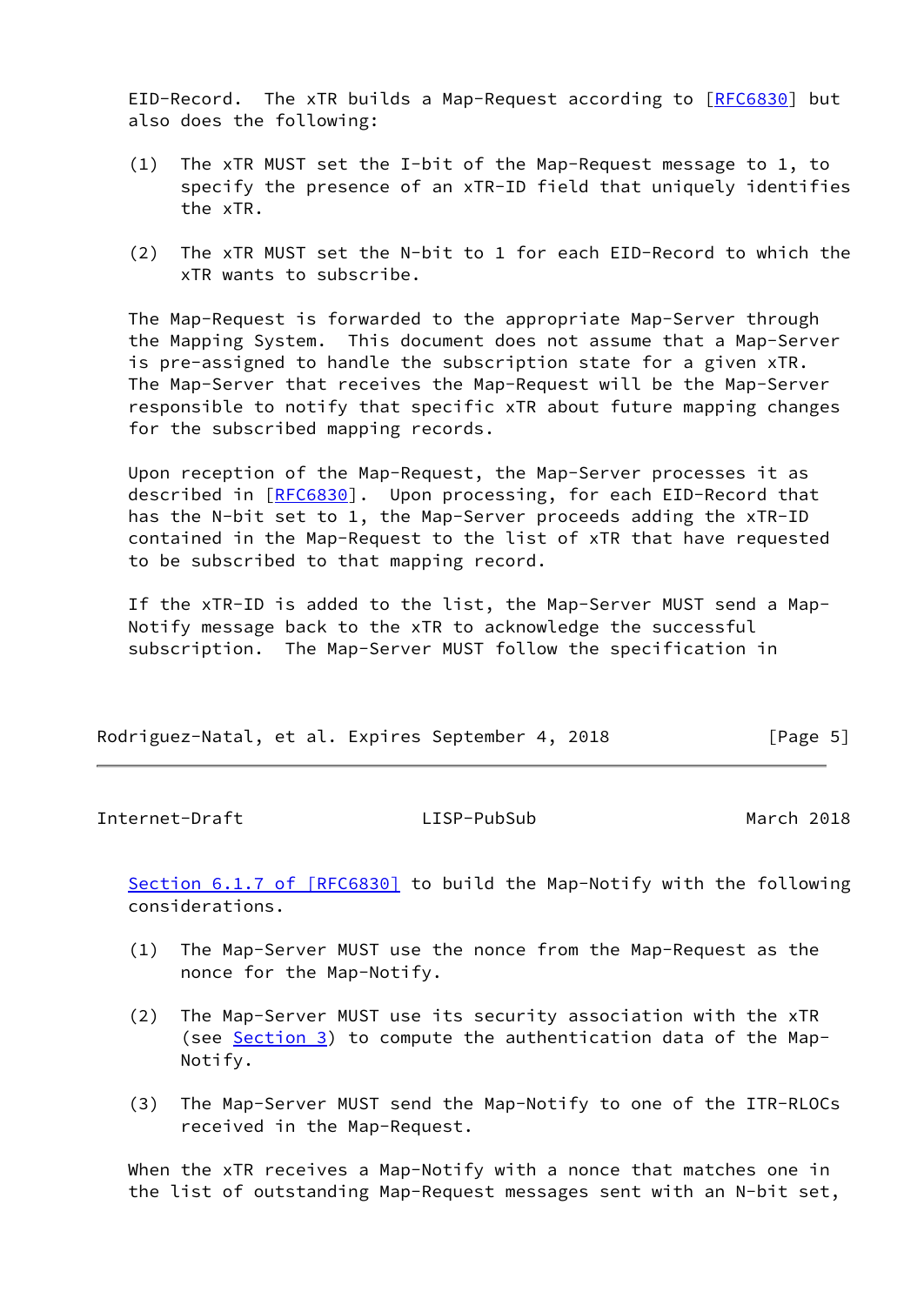it knows that the Map-Notify is to acknowledge a successful subscription. The xTR processes this Map-Notify as described in [\[RFC6830](https://datatracker.ietf.org/doc/pdf/rfc6830)] with the following considerations. The xTR MUST use its security association with the Map-Server (see [Section 3\)](#page-2-2) to validate the authentication data on the Map-Notify. The xTR MUST use the Map- Notify to populate its map-cache with the returned EID-prefix and RLOC-set.

 The subscription of an xTR-ID to the list of subscribers for the EID- Record may fail for a number of reasons. For example, because of local configuration policies (such as white/black lists of subscribers), or because the Map-Server has exhausted the resources to dedicate to the subscription of that EID-Record (e.g., the number of subscribers excess the capacity of the Map-Server).

 If the subscription fails, the Map-Server MUST send a Map-Reply to the originator of the Map-Request, as described in [[RFC6830\]](https://datatracker.ietf.org/doc/pdf/rfc6830). This is also the case when the Map-Server does not support PubSub operation. The xTR processes the Map-Reply as specified in [\[RFC6830](https://datatracker.ietf.org/doc/pdf/rfc6830)].

 If an xTR-ID is successfully added to the list of subscribers for an EID-Record, the Map-Server MUST extract the ITR-RLOCs present in the Map-Request, and store the association between the xTR-ID and those RLOCs. Any already present state regarding ITR-RLOCs for the same xTR-ID MUST be overwritten.

If the Map-Request only has one ITR-RLOC with  $AFI = 0$  (i.e. Unknown Address), the Map-Server MUST remove the subscription state for that xTR-ID. In this case, the Map-Server MUST send the Map-Notify to the source RLOC of the Map-Request. When the TTL for the EID-record expires, the EID-prefix is removed from the Map-Server's subscription

| Rodriguez-Natal, et al. Expires September 4, 2018 |  |  |  |  |  | [Page 6] |  |  |
|---------------------------------------------------|--|--|--|--|--|----------|--|--|
|---------------------------------------------------|--|--|--|--|--|----------|--|--|

<span id="page-6-1"></span>Internet-Draft LISP-PubSub March 2018

 cache. On EID-Record removal, the Map-Server notifies the subscribers via a Map-Notify with TTL equal 0.

<span id="page-6-0"></span>[6](#page-6-0). Mapping Notification Publish Procedures

 The publish procedure is implemented via Map-Notify messages that the Map-Server sends to xTRs. The xTRs acknowledge the reception of Map- Notifies via sending Map-Notify-Ack messages back to the Map-Server.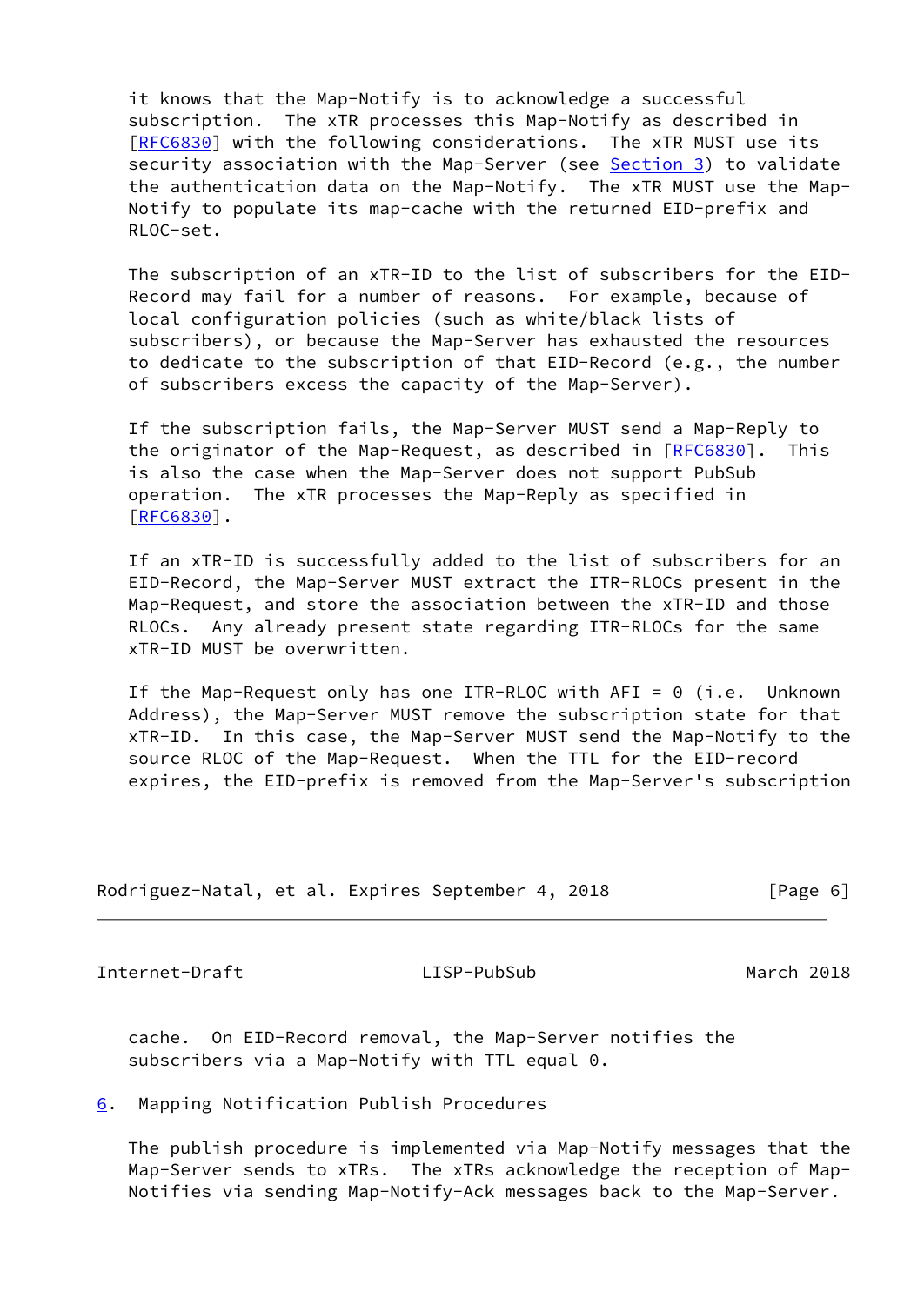The complete mechanism works as follows.

 When a mapping stored in a Map-Server is updated (e.g. via a Map- Register from an ETR), the Map-Server MUST notify the subscribers of that mapping via sending Map-Notify messages with the most updated mapping information. The Map-Notify message sent to each of the subscribers as a result of an update event MUST follow the exact encoding and logic defined in [[RFC6830](https://datatracker.ietf.org/doc/pdf/rfc6830)] for Map-Notify, except for the following:

- (1) The Map-Notify MUST be sent to one of the ITR-RLOCs associated with the xTR-ID of the subscriber.
- (2) The nonce of the Map-Notify MUST be the one the subscriber sent in the Map-Request. If the subscriber sent no Map-Request (e.g. was subscribed via configuration at the Map-Server) the nonce MUST be randomly generated by the Map-Server.
- (3) The Map-Server MUST use its security association with the xTR to compute the authentication data of the Map-Notify.

When the xTR receives a Map-Notify with a nonce sent previously in a Map-Request, or with a nonce not present in any list of previously sent nonces but with an EID not local to the xTR, the xTR knows that the Map-Notify has been received to update an entry on its map-cache. Processing of unsolicited Map-Notify messages MUST be explicitly enabled via configuration at the xTR.

The xTR processes the received Map-Notify as specified in [[RFC6830](https://datatracker.ietf.org/doc/pdf/rfc6830)], with the following considerations. The xTR MUST use its security association with the Map-Server (see [Section 3](#page-2-2)) to validate the authentication data on the Map-Notify. The xTR MUST use the mapping information carried in the Map-Notify to update its internal map cache. The xTR MUST acknowledge the Map-Notify by sending back a Map-Notify-Ack (specified in [\[I-D.ietf-lisp-rfc6833bis](#page-8-3)]), with the nonce from the Map-Notify, to the Map-Server. If after a configurable timeout, the Map-Server has not received back the Map- Notify-Ack, it CAN try to send the Map-Notify to a different ITR-RLOC for that xTR-ID.

Rodriguez-Natal, et al. Expires September 4, 2018 [Page 7]

<span id="page-7-1"></span>Internet-Draft LISP-PubSub March 2018

<span id="page-7-0"></span>[7](#page-7-0). Security Considerations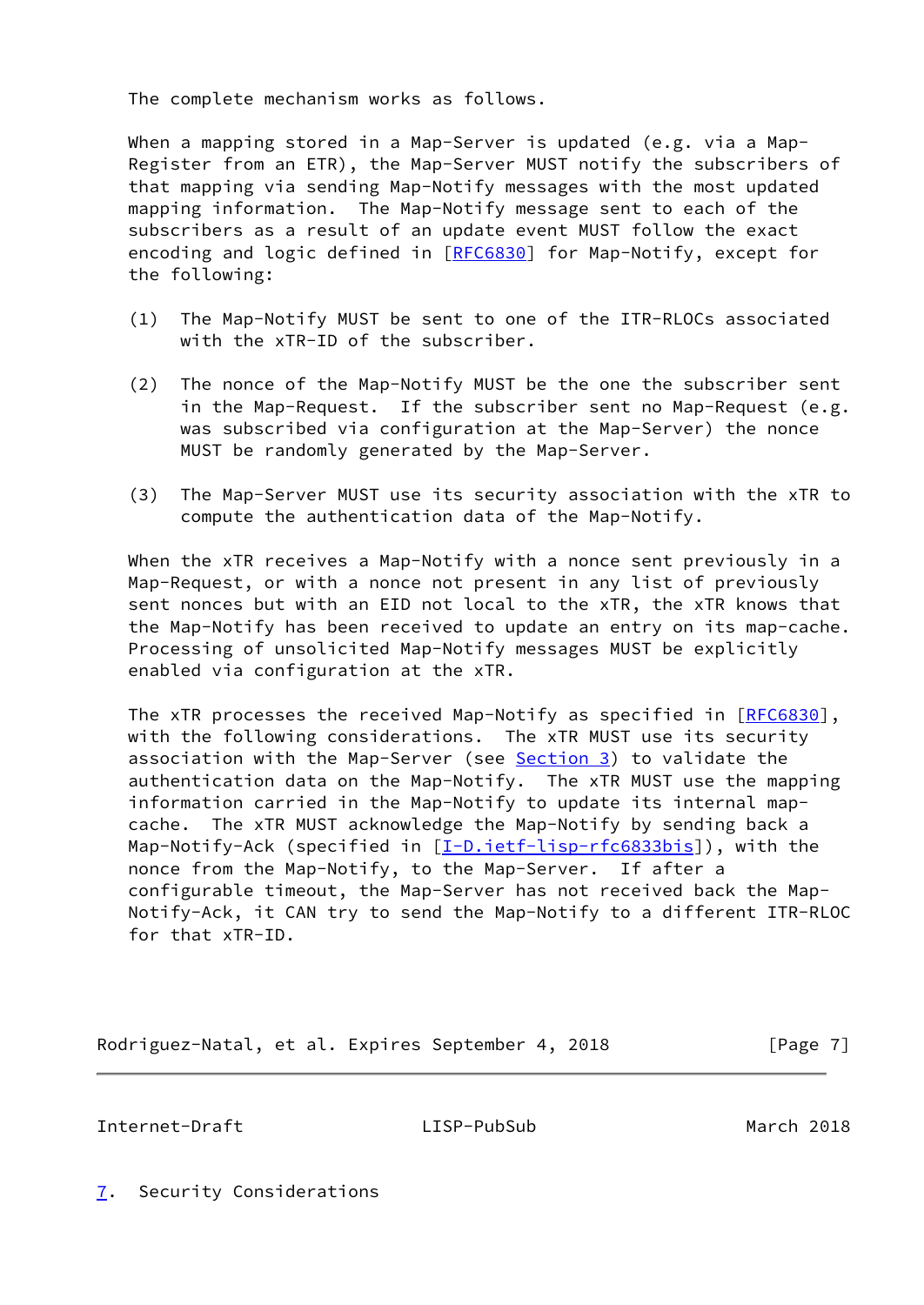The way to provide a security association between the ITRs and the Map-Servers must be evaluated according to the size of the deployment. For small deployments, it is possible to have a shared key (or set of keys) between the ITRs and the Map-Servers. For larger and Internet-scale deployments, scalability is a concern and further study is needed.

<span id="page-8-0"></span>[8](#page-8-0). Acknowledgments

 This work is partly funded by the ANR LISP-Lab project #ANR- 13-INFR-009 [\(https://lisplab.lip6.fr](https://lisplab.lip6.fr)).

<span id="page-8-1"></span>[9](#page-8-1). IANA Considerations

This document makes no request to IANA.

- <span id="page-8-3"></span><span id="page-8-2"></span>[10.](#page-8-2) Normative References
	- [I-D.ietf-lisp-rfc6833bis]

 Fuller, V., Farinacci, D., and A. Cabellos-Aparicio, "Locator/ID Separation Protocol (LISP) Control-Plane", [draft-ietf-lisp-rfc6833bis-07](https://datatracker.ietf.org/doc/pdf/draft-ietf-lisp-rfc6833bis-07) (work in progress), December 2017.

- [RFC2119] Bradner, S., "Key words for use in RFCs to Indicate Requirement Levels", [BCP 14](https://datatracker.ietf.org/doc/pdf/bcp14), [RFC 2119](https://datatracker.ietf.org/doc/pdf/rfc2119), DOI 10.17487/RFC2119, March 1997, <[https://www.rfc-editor.org/info/rfc2119>](https://www.rfc-editor.org/info/rfc2119).
- [RFC6830] Farinacci, D., Fuller, V., Meyer, D., and D. Lewis, "The Locator/ID Separation Protocol (LISP)", [RFC 6830,](https://datatracker.ietf.org/doc/pdf/rfc6830) DOI 10.17487/RFC6830, January 2013, <[https://www.rfc-editor.org/info/rfc6830>](https://www.rfc-editor.org/info/rfc6830).

Authors' Addresses

 Alberto Rodriguez-Natal Cisco Systems 170 Tasman Drive San Jose, CA USA

Email: natal@cisco.com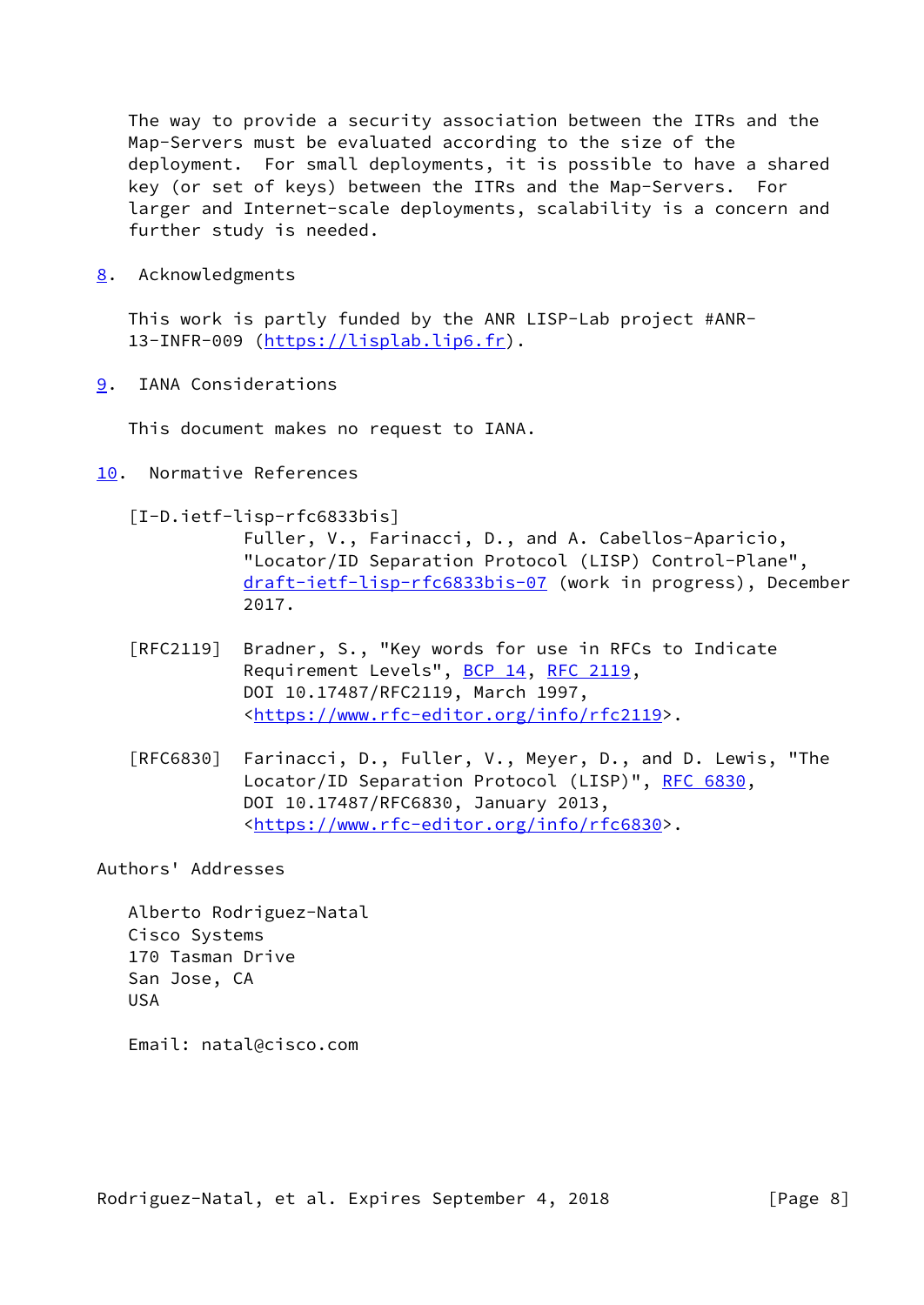Vina Ermagan Cisco Systems 170 Tasman Drive San Jose, CA USA Email: vermagan@cisco.com Johnson Leong Cisco Systems 170 Tasman Drive San Jose, CA USA Email: joleong@cisco.com Fabio Maino Cisco Systems 170 Tasman Drive San Jose, CA USA Email: fmaino@cisco.com Albert Cabellos-Aparicio Technical University of Catalonia Barcelona Spain Email: acabello@ac.upc.edu Sharon Barkai Fermi Serverless CA USA Email: sharon@fermicloud.io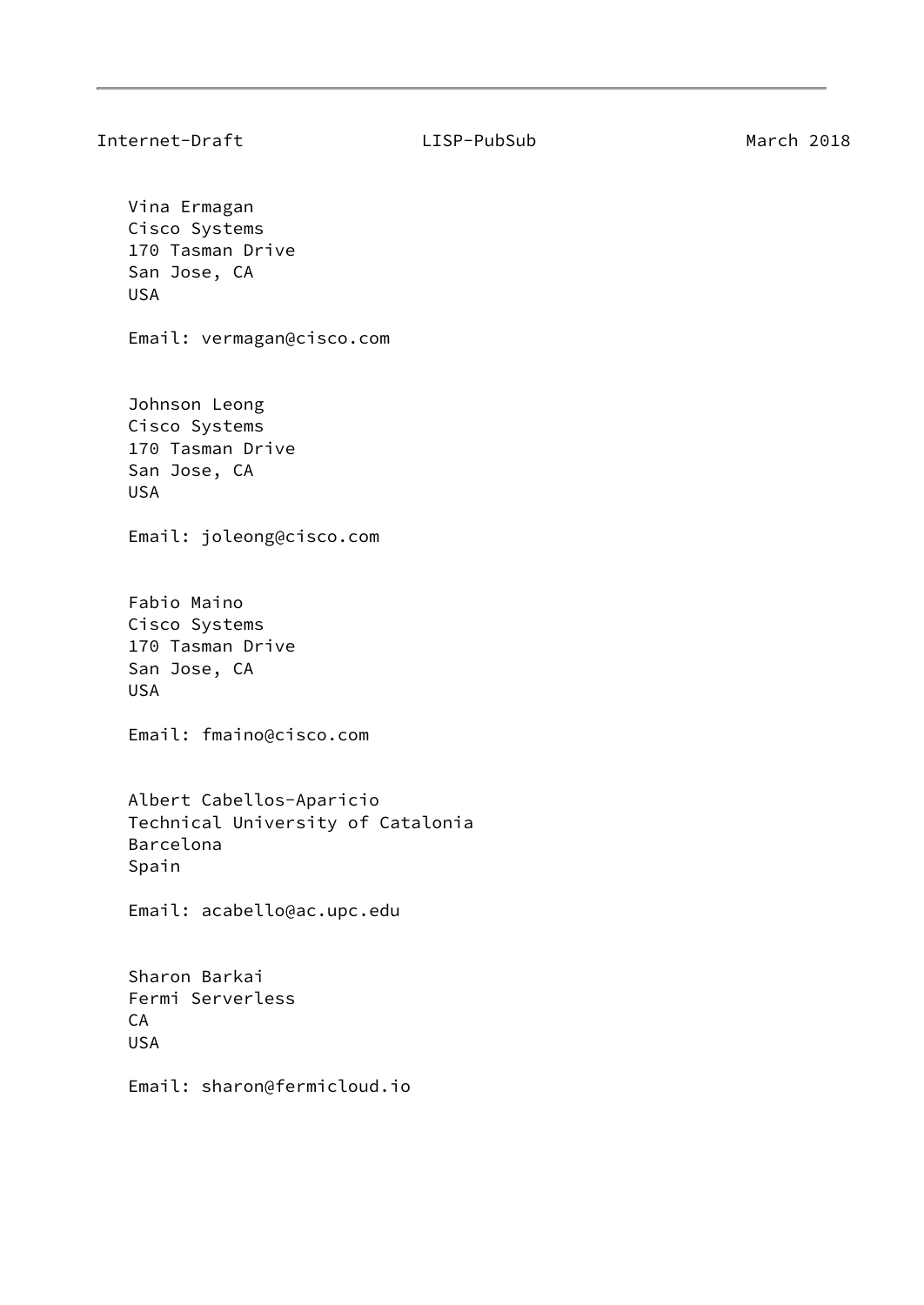Internet-Draft LISP-PubSub March 2018

 Dino Farinacci lispers.net San Jose, CA USA

Email: farinacci@gmail.com

 Mohamed Boucadair Orange Rennes 35000 France

Email: mohamed.boucadair@orange.com

 Christian Jacquenet Orange Rennes 35000 France

Email: christian.jacquenet@orange.com

 Stefano Secci LIP6 UPMC France

Email: stefano.secci@lip6.fr